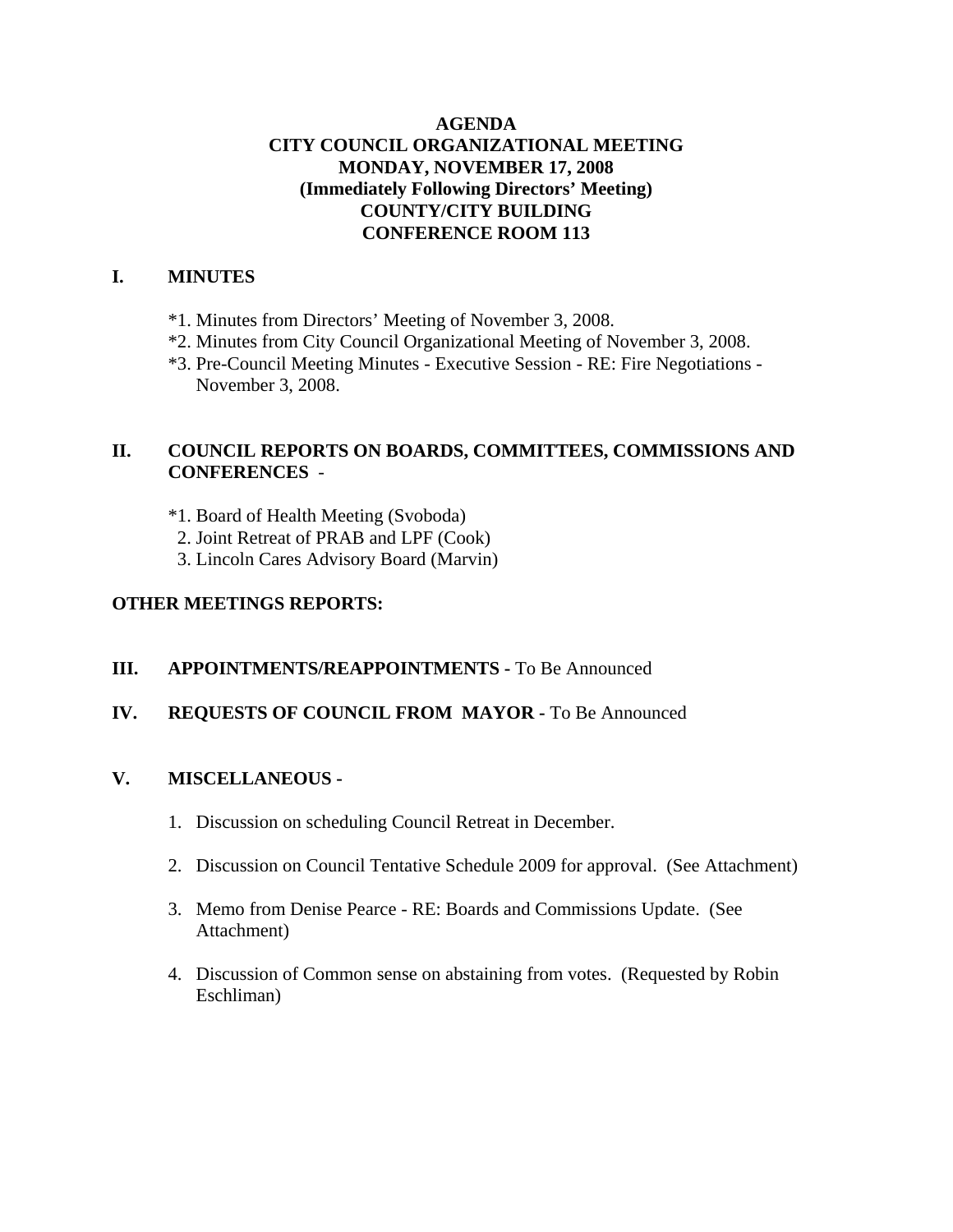#### **VI. CITY COUNCIL MEMBERS**

#### **VII. MEETINGS/INVITATIONS**

- 1. Lincoln Chamber of Commerce 'Business After Hours' on Thursday, November 20, 2008 from 4:30 p.m. to 6:30 p.m. at the Cornhusker Marriott Hotel, Renaissance Room - Cost:  $$10/person$  - RSVP by Nov.  $18<sup>th</sup>$  - (See Invitation)
- 2. Lincoln Chamber Community Consensus Meeting on Wednesday, December 3, 2008 from 8:00 a.m. to 9:30 a.m. at Lincoln Chamber of Commerce, 1135 "M" Street, Suite 300 - RSVP by Dec.  $1<sup>st</sup>$  by e-mail - (See Invitation)
- 3. HDR Holiday Luncheon on Friday, December 5, 2008 at the Cornhusker Hotel 11:30 a.m., Refreshments; Noon, Lunch - RSVP by Nov.  $26<sup>th</sup>$  to Gladys Doerr at 399-4909 or by e-mail - (See Invitation)
- 4. Fall 2008 Lincoln Police Department Academy Graduation & Awards Ceremony on Wednesday, November 26, 2008 at 3:00 p.m. at the Cornhusker Hotel, Grand Ballroom - Reception Following - (See Invitation)

# **VIII. ADJOURNMENT**

# **\*HELD OVER FROM NOVEMBER 10, 2008.**

ca111708/tjg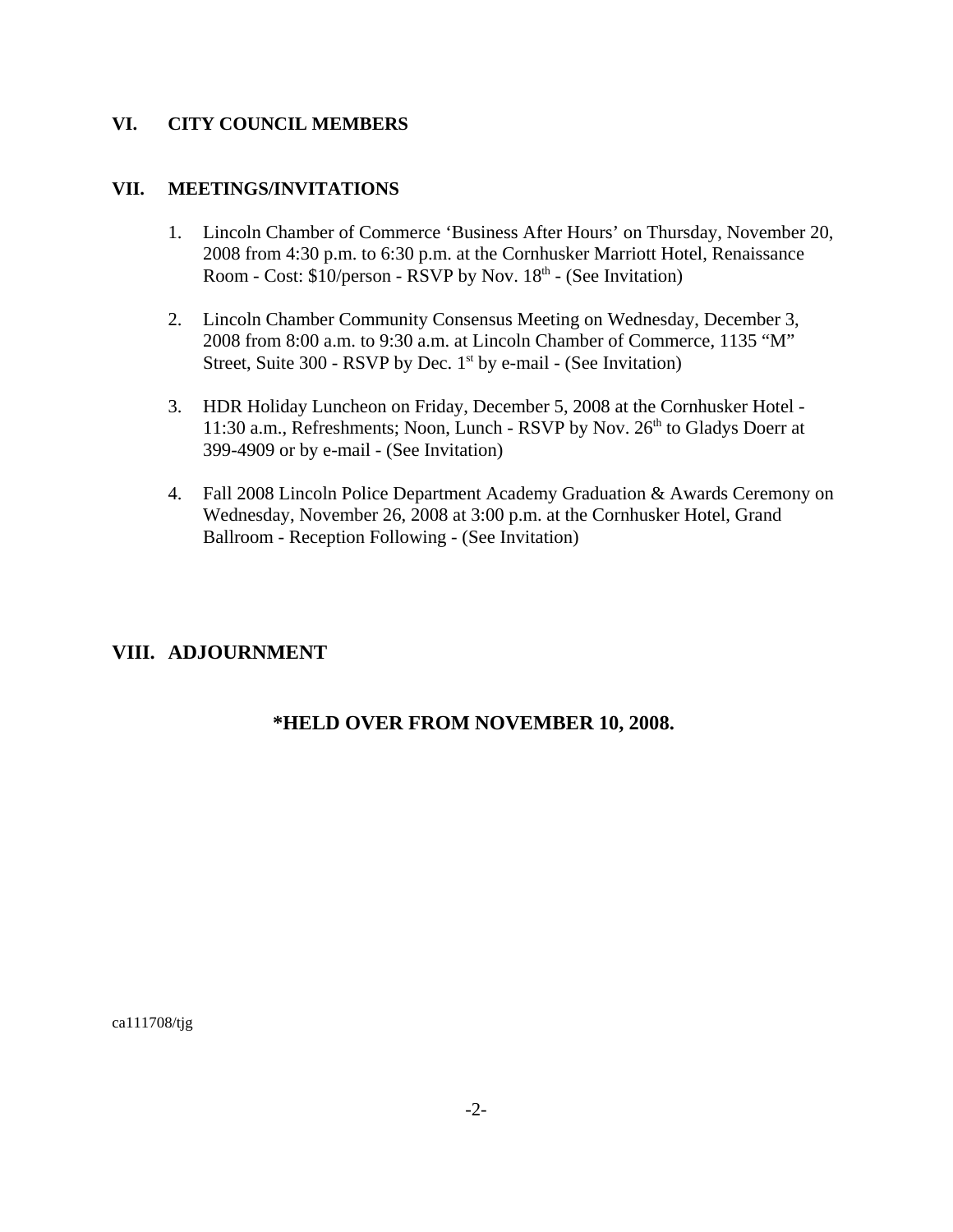| ITY COUNCIL FORMAL MONDAY MEETING DATES - 2009 |                              |                            |                      |                                       |                      |                                |                      |                             |                      |                                    |                                      |
|------------------------------------------------|------------------------------|----------------------------|----------------------|---------------------------------------|----------------------|--------------------------------|----------------------|-----------------------------|----------------------|------------------------------------|--------------------------------------|
| <b>COUNCIL TENTATIVE SCHEDULE 2009</b>         |                              |                            |                      |                                       |                      |                                |                      |                             |                      |                                    |                                      |
| <b>JAN</b>                                     | <b>FEB</b>                   | <b>MAR</b>                 | <b>APR</b>           | <b>MAY</b>                            | <b>JUNE</b>          | <b>JULY</b>                    | AUG                  | <b>SEPT</b>                 | OCT                  | <b>NOV</b>                         | <b>DEC</b>                           |
|                                                |                              |                            |                      |                                       |                      |                                |                      |                             |                      |                                    |                                      |
| $5^{\text{TH}}$                                | $2^{ND}$                     | $2^{ND}$                   | 6 <sup>TH</sup>      | 4 <sup>TH</sup>                       | $1^{ST}$             | 6 <sup>TH</sup><br>4TH of July | 3 <sup>RD</sup>      | 7 <sup>TH</sup><br>Labor    | 5 <sup>TH</sup>      | $2^{ND}$                           | 7 <sup>TH</sup>                      |
| 1:30                                           | 5:30<br><b>NIGHT</b>         | 5:30<br><b>NIGHT</b>       | 1:30                 | 1:30                                  | 1:30                 | <b>NO MTG</b>                  | 1:30                 | <b>Day</b><br><b>NO MTG</b> | 1:30                 | 1:30                               | 5:30<br><b>NIGHT</b>                 |
| $12^{\text{TH}}$                               | $\mathbf{Q}^{\mathrm{TH}}$   | $\mathbf{Q}^{\mathrm{TH}}$ | $13^{\text{TH}}$     | $11^{\text{TH}}$                      | 8 <sup>TH</sup>      | $13^{\text{TH}}$               | $10^{TH}$<br>1:30    | $14^{\text{TH}}$            | $12^{\text{TH}}$     | <b>9TH</b>                         | $14^{\text{TH}}$                     |
| 1:30                                           | 1:30                         | 1:30                       | 1:30                 | 5:30<br><b>NIGHT</b>                  | 5:30<br><b>NIGHT</b> | 1:30                           | Budget PH ?          | 1:30                        | 1:30                 | 5:30<br><b>NIGHT</b>               | 1:30                                 |
| $19$ <sup>TH</sup><br><b>MLK</b>               | $16^{TH}$<br><b>Pres.Day</b> | $16^{\text{TH}}$           | $20^{\text{TH}}$     | $18^{TH}$                             | $15^{\text{TH}}$     | $20^{\text{TH}}$               | $17^{\text{TH}}$     | $21^{ST}$                   | $19^{\text{TH}}$     | $16^{\text{TH}}$                   | $21^{ST}$<br><b>Holiday</b>          |
| NO<br><b>MTG</b>                               | <b>NO MTG</b>                | 1:30                       | 1:30                 | 1:30                                  | 1:30                 | 1:30                           | 1:30                 | 1:30                        | 1:30                 | 1:30                               | <b>NO MTG</b>                        |
|                                                |                              |                            |                      |                                       |                      |                                |                      |                             |                      |                                    |                                      |
| $26$ <sup>TH</sup>                             | $23^{\text{TH}}$             | 23 <sup>RD</sup>           | $27^{\text{TH}}$     | $25$ <sup>TH</sup><br><b>Memorial</b> | $22^{ND}$            | $27^{\text{TH}}$               | $24$ <sup>TH</sup>   | $28^{\text{TH}}$            | $26^{\text{TH}}$     | 23 <sup>RD</sup><br><b>Holiday</b> | $28$ <sup>TH</sup><br><b>Holiday</b> |
| 1:30                                           | 1:30                         | 1:30                       | 5:30<br><b>NIGHT</b> | <b>Day</b><br><b>NO MTG</b>           | 5:30<br><b>NIGHT</b> | 5:30<br><b>NIGHT</b>           | 5:30<br><b>NIGHT</b> | 5:30<br><b>NIGHT</b>        | 5:30<br><b>NIGHT</b> | <b>NO MTG</b>                      | <b>NO MTG</b>                        |
|                                                |                              | <b>30TH</b>                |                      |                                       | $29$ <sup>TH</sup>   |                                | $31^{ST}$            |                             |                      | 30TH                               | January 4,                           |
|                                                |                              | 5:30<br><b>NIGHT</b>       |                      |                                       | 1:30                 |                                | 1:30                 |                             |                      | 1:30                               | 2010                                 |

Meetingschedule2009

November 13, 2008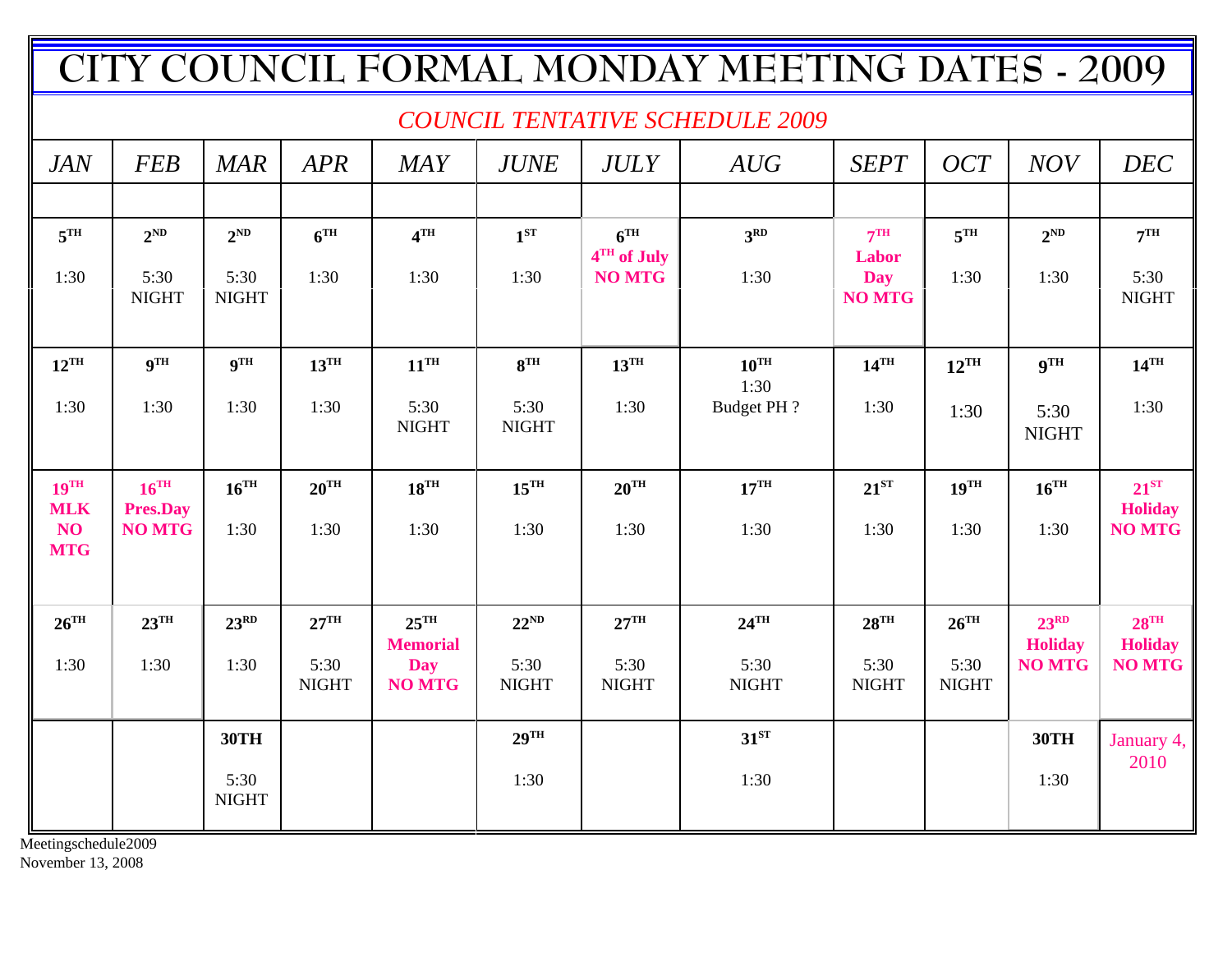## **MEMO**

| <b>City Council</b>                       |
|-------------------------------------------|
| <b>Denise Pearce</b><br>Aide to the Mayor |
| <b>November 10, 2008</b>                  |
| <b>Boards and Commissions Update</b>      |
|                                           |

# **COUNCIL VOTES on December 1**

| Name                       | Board/Commission            | Term Expiration/Comments        |                    |  |  |
|----------------------------|-----------------------------|---------------------------------|--------------------|--|--|
| Richard Boucher            | Community Health Endowment  | 9.1.11 (Reappt.)                |                    |  |  |
| Edward D. Wimes            | $\epsilon\epsilon$          | $\rightarrow$                   | 9.1.11 (Reappt.)   |  |  |
| Britt C. Miller            | $\zeta\,\zeta$              | , ,                             | $9.1.11$ (New)     |  |  |
| Dr. Margaret Sutton        | $\,64$                      | , ,                             | 9.1.11 (New)       |  |  |
| <b>Via Executive Order</b> |                             |                                 |                    |  |  |
| Name                       | Board/Commission            | <b>Term Expiration/Comments</b> |                    |  |  |
| Su Eells                   | Mayor's Commission on Women | 8.31.09 (New)                   |                    |  |  |
| James M. Kelley            | Procurement Appeals Board   |                                 | $9.1.11$ (Reappt.) |  |  |
| Dwayne Odvody              | 66                          | $, \,$                          | 9.1.11 (Reappt.)   |  |  |
|                            |                             |                                 |                    |  |  |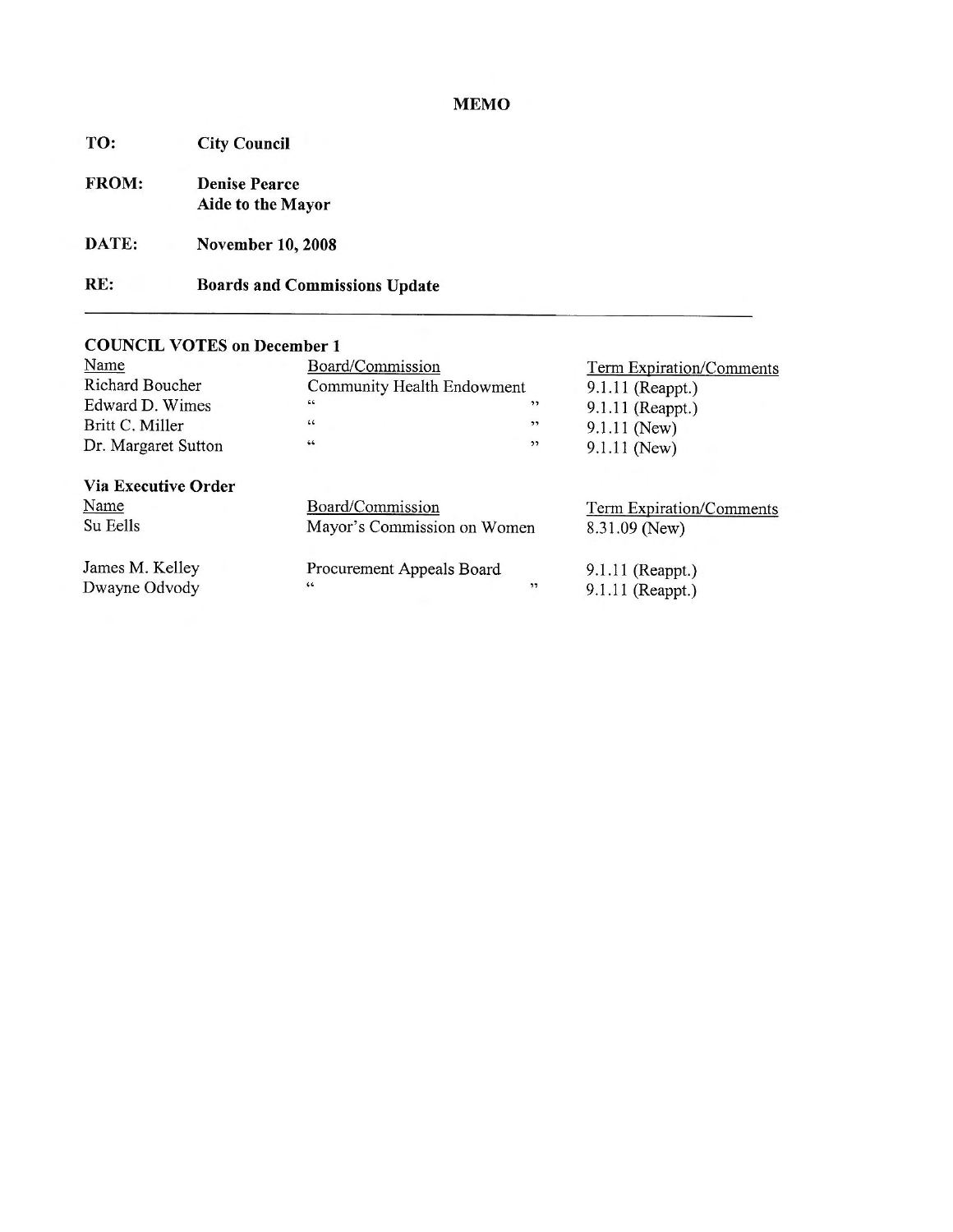#### **MINUTES CITY COUNCIL ORGANIZATIONAL MEETING MONDAY, NOVEMBER 17, 2008**

**Present:** Robin Eschliman, Chair Doug Emery, Vice Chair Jon Camp John Spatz Ken Svoboda Dan Marvin

**Absent:** Jonathan Cook

Chairman Eschliman opened the meeting at 11:14 a.m.

Chairman Eschliman announced The Nebraska Open Meetings Act posted on the rear wall of room 113.

#### **I. MINUTES**

- \*1. Minutes from Directors' Meeting of November 3, 2008.
- \*2. Minutes from City Council Organizational Meeting of November 3, 2008.
- \*3. Pre-Council Meeting Minutes, Executive Session. Fire Negotiations, November 3, 2008.

The above minutes approved by acclamation.

## **II. COUNCIL REPORTS ON BOARDS, COMMITTEES, COMMISSIONS AND CONFERENCES**

## **\*1**. **Board of Health Meeting Svoboda**

Svoboda stated they received a divisional educational presentation. No action was presented which would come before the City Council.

## **2**. **Joint Retreat of PRAB (Parks and Recreation Advisory Board) and LPF (Lincoln Park Foundation Cook**

Cook absent.

## **3. Lincoln Cares Advisory Board Marvin**

Marvin stated they spent/distributed money accumulated from the Dollar Check Off Program. The program works by people donating dollars with participating corporations, who previously contributed \$30,000 yearly. Past corporate sponsors included Cabela's and U.S. Bank. A new corporate sponsor, Time Warner, agreed to donate \$30,000. The amount estimated for projects decreased from \$120,000 to \$90,000/\$95,000, with the Board looking for additional corporate sponsors. The Board thought to lower the corporate sponsor buy-in to \$15,000. Marvin then listed projects approved last year.

Marvin listed this year's approved programs: \$10,000 to Parkers Pals, a scholarship program for low income children to belong to City sponsored rec programs or summer pool passes. Reduced from \$20,000 to \$10,000; \$20,000 for Union Plaza; Likely approval of \$10,000, while looking for matching funds, towards a solar water heating demonstration project. This program is at some City pool bath houses, with taxpayer payback being within 4 to 5 years. Did not approve solar City parks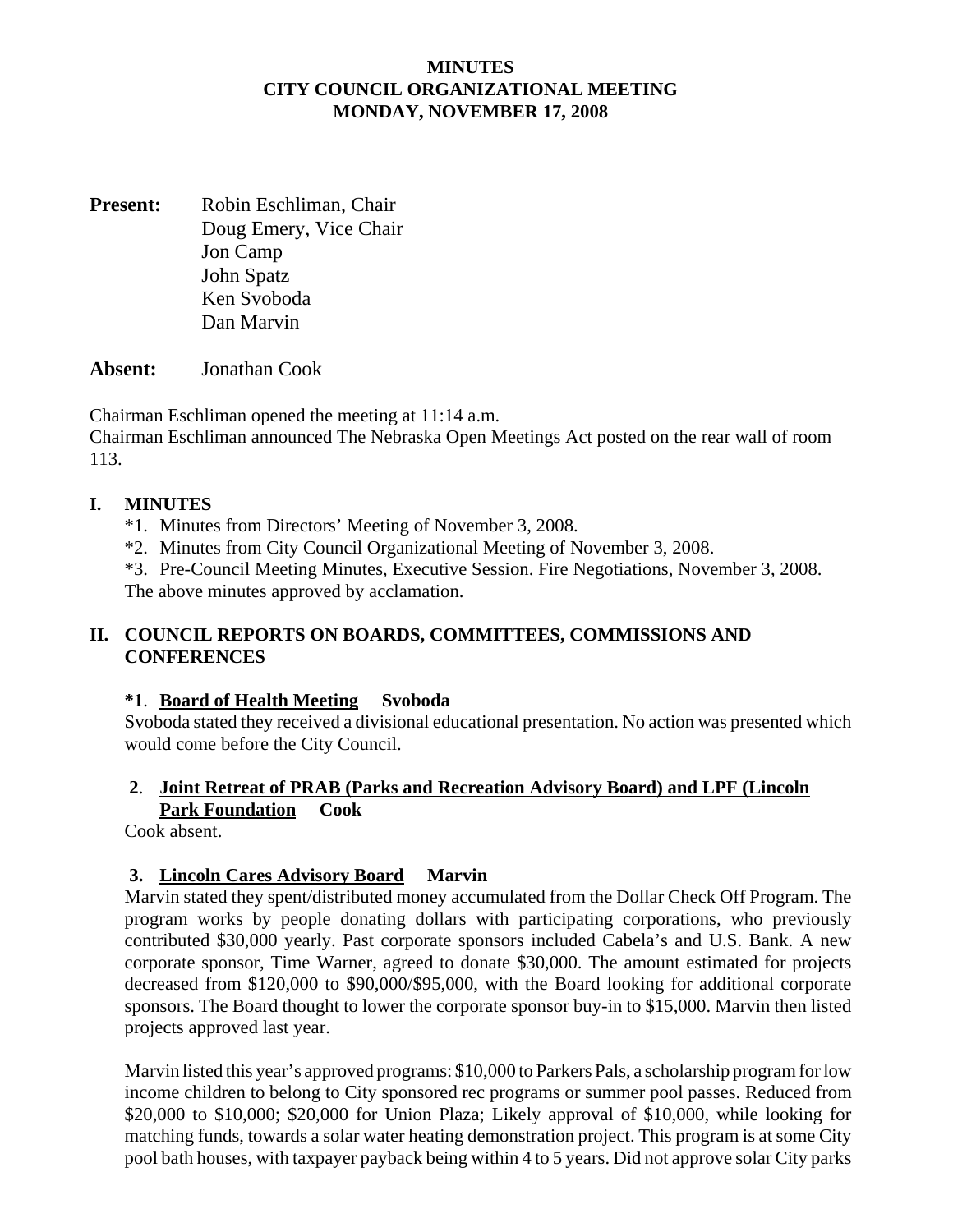lights in which the payback could be 10 to 20 years; added \$6,000 to the Boosalis Trail; on O Street vacated land \$25,000 for a young children's playground; and a mobile play structure used by the Parks and Rec for events and activities. Discussion on approvals to different programs located throughout the City.

## **OTHER MEETINGS REPORTS:**

## **III. APPOINTMENTS/REAPPOINTMENTS Pearce**

Pearce stated she now sends updates via email for the City Council packets to provide timely notice. One new candidate scheduled, with public hearing for both LES candidates on December  $8<sup>th</sup>$ .

Also, replying to last meeting's discussion on candidates for boards and commissions, could send the link where one can search by board to see who is up for appointment, and when. Pearce added if Council has ideas for boards, either presently or in the future, would appreciate receiving anytime as they have appointments arise all the time. Questions posed to Pearce on LES candidates and if Senator elect Kathy Campbell will retain LES board position with reply being her choice to stay.

## **IV. REQUESTS OF COUNCIL FROM MAYOR Hoppe**

Hoppe stated pre-council scheduled on December  $1<sup>st</sup>$  at 10:00 a.m. for presentation by the JAVA Board. Will be scheduling time with Council Members individually, and as a Board, on this year's budget process, and will present Council with the outcomes and indicators from the Mayor's Office. Looking for Council's input and guidance on performance expectations and which indicators would be the best measures going forward in an outcome based budget.

## **V. MISCELLANEOUS**

## **1**. **December Council Retreat**

Chair Eschliman stated possible dates have been mentioned. After discussion Monday, December 22, 2008 agreed upon at 1:30 pm with Grammer to determine locations available. For a City meeting have to meet on City property, with the Highland's Golf Course and City Libraries suggested. List possible Retreat Agenda items on next Organizational Meeting

## **2. Council 2009 Meeting Schedule**

Svoboda stated he distributed a 2009 calendar which basically goes to the night meetings being the last Monday of the month, which is easy to for the public, staff, everyone to remember.

Discussion on holiday weeks, with specific dialogue on July  $4<sup>th</sup>$  week, Thanksgiving week and August  $10<sup>th</sup>$ . After discussion the Council will not meet on Monday, July 6, 2009, but will meet Thanksgiving week on Monday, November 23, 2009. Will have a short meeting on August 10, 2009 at 1:30 with public hearing on proposed 2009-2010 budget starting at 2:30 p.m.

Other approved calendar corrections include: August  $24<sup>th</sup>$ -start at 1:30 pm; August  $31<sup>st</sup>$ -start at 5:30 pm; November  $30<sup>th</sup>$ -starts 5:30 pm; and December 14, 2009 start at 1:30 pm.

Motion to approve amended calendar for 2009 made by Marvin, seconded by Svoboda. Motion passed 6 - 0.

Eschliman checked on open mike speakers during day and night meetings for '07-'08. The difference of speakers makes it appear the night meetings do not accomplish more people attending. Svoboda stated the City Council has one of the best attendance records as compared to other entities.